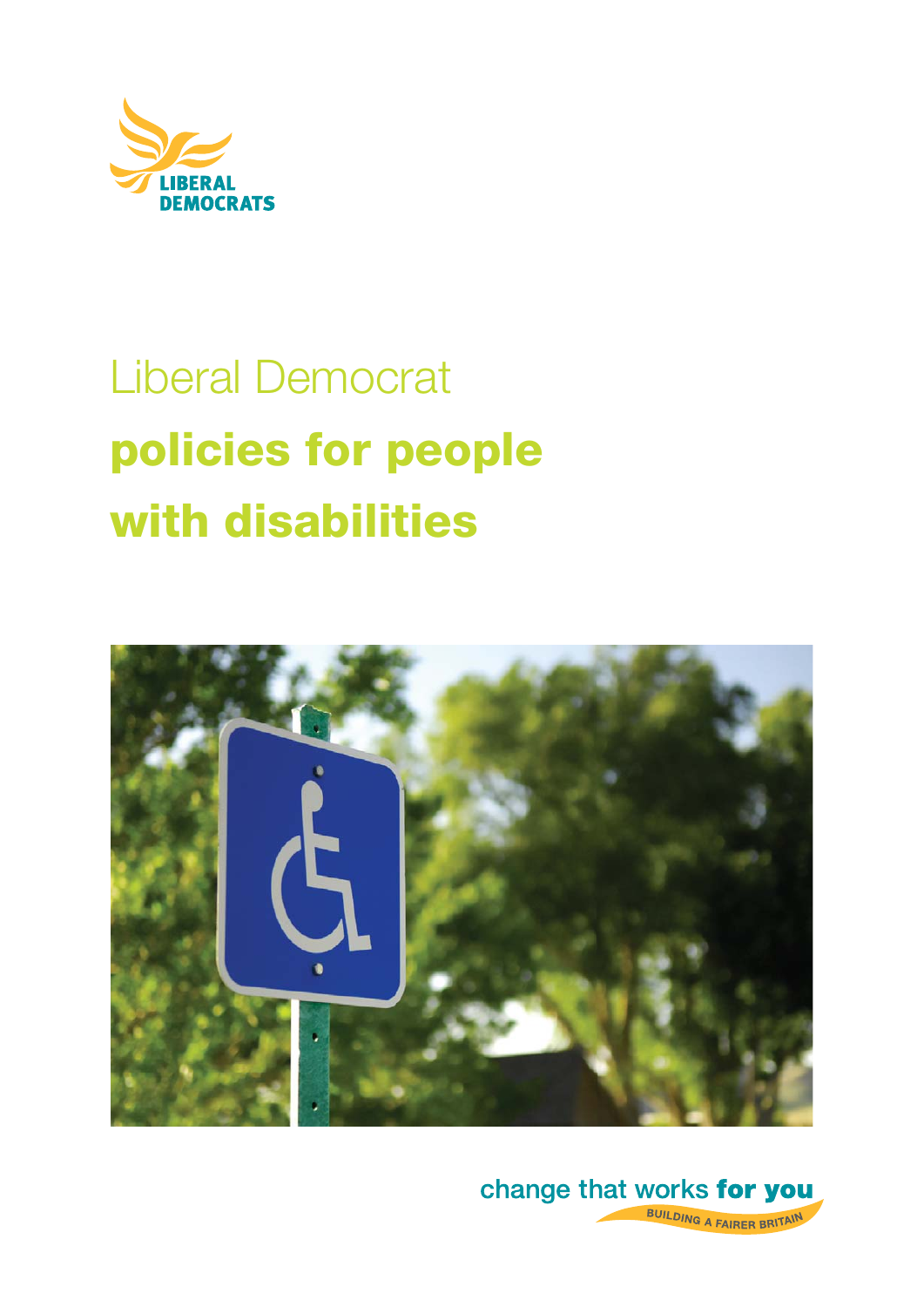

Liberal Democrats will build a fair society where opportunities don't depend on luck, health or money, but are available for everyone.

It's a scandal that we still live in a country in which opportunities are regularly closed to people with disabilities – at school, at work, and across our public services. All politicians talk about fairness, but there is no fairness for Britain without fairness for people with disabilities.

So the Liberal Democrats will build a truly fair society, where a person's life chances don't depend on luck, health or money. It isn't right that, because of their disabilities, so many people are expected to go without the basics – like heating they can afford and public transport they can use. We'll help disabled people to live independently wherever possible by making sure they can access the job market, and by giving them more control over their own healthcare.

Here we set out our key policies to lift the barriers for disabled people in Britain today:

- Practical help to get to work
- Better education for children with disabilities
- Winter fuel payments for disabled people
- More accessible public transport
- Integrating health and social care
- A review of social care with guaranteed respite for carers

Only the Liberal Democrats will make the change that works for you.

Nive Class

Nick Clegg Leader of the Liberal Democrats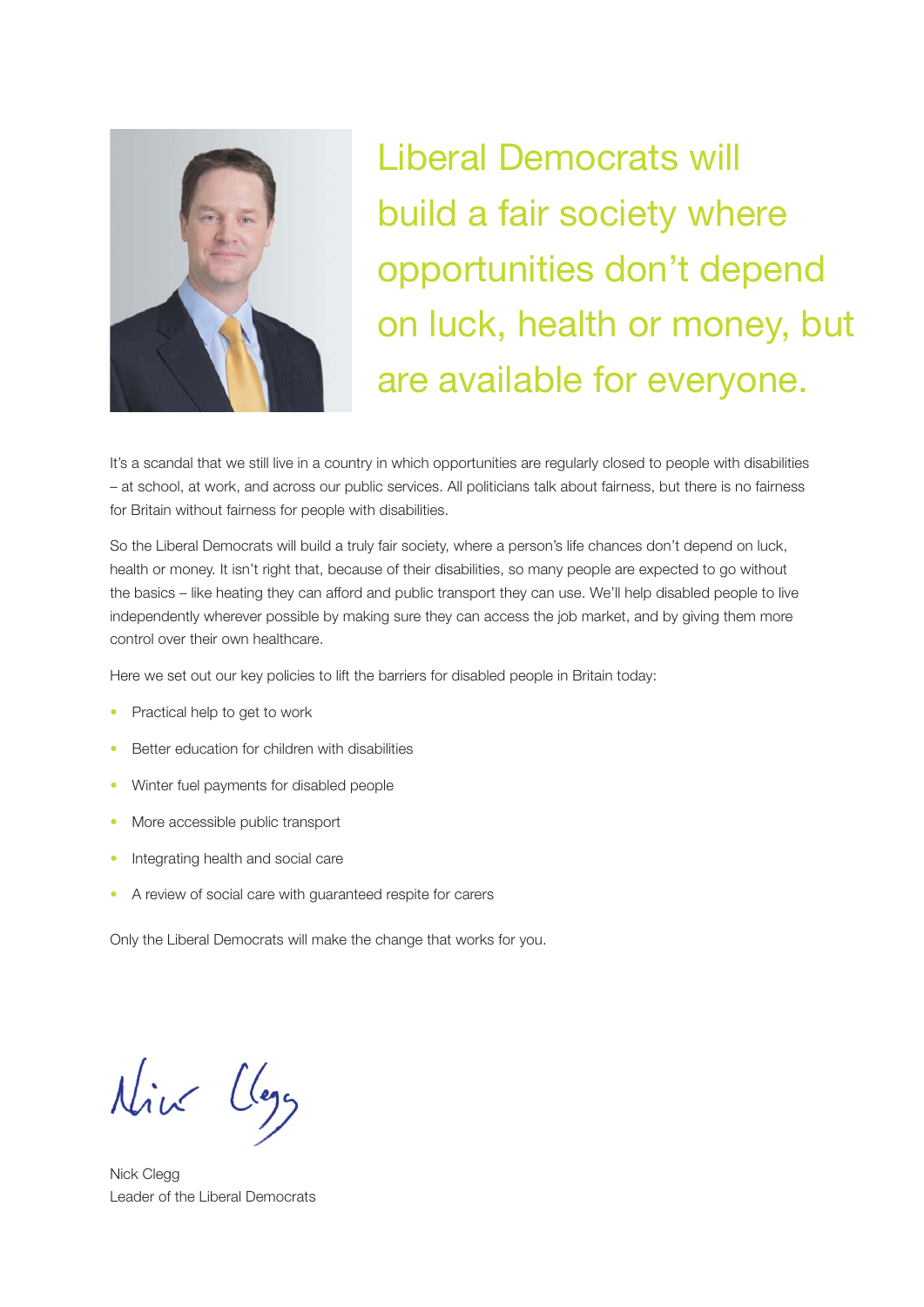### practical help to get to work

Today, just half of people with disabilities who are of working age have a job, compared to 80 per cent of people without disabilities. Yet there are currently 1.3 million people with disabilities in the UK who are ready and willing to work.

Not only are people with disabilities more likely to come across practical barriers to work, like access to buildings or unsuitable equipment, they often face discrimination too. And many people with disabilities and mental health problems don't get the detailed advice and support that can make a real difference in finding and sustaining a job.

So Liberal Democrats will give jobseekers with disabilities better practical help to get to work, using voluntary and private sector providers, as well as JobCentre Plus services. We will improve access to counselling for people with mental health problems. We will promote and reform the Access to Work scheme, allowing jobseekers to apply for the grant while they are looking for work. We will champion employment support programmes that work in partnership with employers which improve attitudes towards disability. And we will ensure that government departments lead by example and have strategies to employ more people with disabilities.

# better education for children with disabilities

It is just plain wrong that, last year, not even one in 5 teenagers with special educational needs achieved 5 good GCSEs (including English and maths). Too many children with disabilities that affect their education aren't getting the extra support they need, and problems often go undetected because the necessary support isn't in place.

Liberal Democrats will ensure that, when a child has special educational needs, it's picked up. We will have children take a diagnostic assessment when they start school. By investing an extra £2.5 billion into schools to cut class sizes and provide one-to-one tuition we will also make it far easier for teachers to support children with disabilities. And by massively scaling back the bureaucracy imposed on teachers from central government, we can free them up to spend more time with all their pupils. Teacher training will also be reformed so that all new teachers get better quality training in identifying and responding to children with special educational needs.

# winter fuel payments for disabled people

Over-60s get a Winter Fuel Payment of at least £200, no matter their income or health. Meanwhile many adults and children with disabilities and the terminally ill – who regularly spend more time at home than other people – can't afford their heating bills.

Over 60 per cent of people with disabilities can't afford to heat their homes properly, the majority of families of children with disabilities struggle to pay their fuel bills in the winter, and one in ten have had their gas or electricity supply cut off – either by their supplier or because they didn't have the money to top up a prepayment meter.